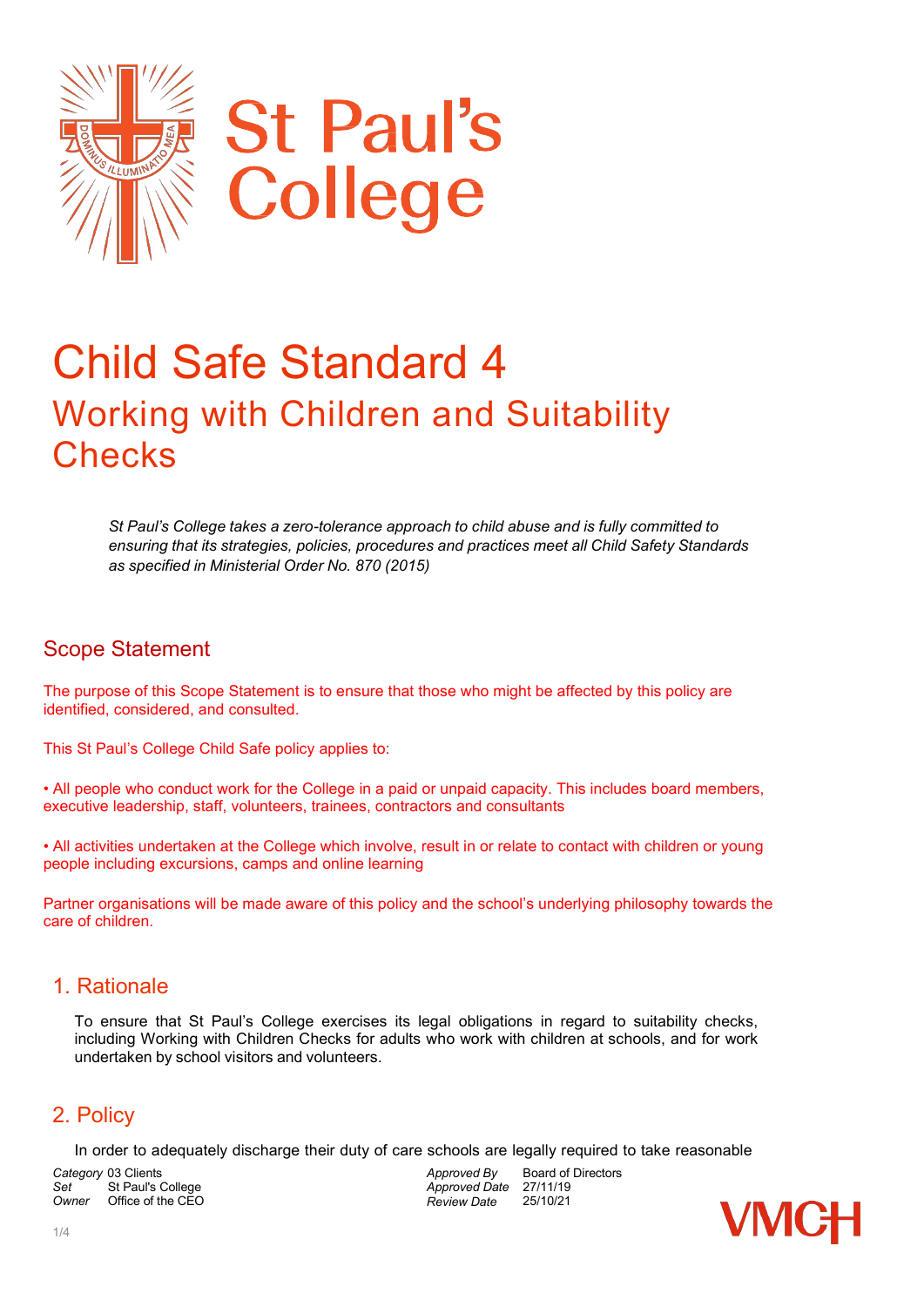steps to minimise the risks of reasonable, foreseeable harm to their students: see Duty of Care Schools and School Boards are bound by laws that require a Working with Children Check (WWC Check) for adults undertaking child-related work in a school and must adhere to legislative requirements regarding suitability checks for employees, visitors and volunteers.

Schools and School Boards are also required to establish and implement school-level policies and procedures to assess and verify the suitability of adults who engage in child-connected work.

Working with Children Checks are required by law only for people who engage in child-related work, unless an exemption applies (e.g. parent supervising their own child, Victorian Institute of Teaching (VIT) registered teacher, police officer).

However, the law only sets out the minimum requirements for who must have a WWC check and schools can require, as school policy, that other people who will be attending the school as visitors, volunteers, employees or contractors to have a WWC check.

To assist in determining whether a person (employee, volunteer, visitor) will be in engaged in childrelated or child-connected work, and thus what suitability checks may be appropriate, see: Working with Children check [flowchart](http://www.education.vic.gov.au/Documents/school/principals/spag/community/WWCCflowchart.pdf) (PDF - 94.5kb)

*Category* 03 Clients Set St Paul's College<br>
Owner Office of the CEO **Office of the CEO**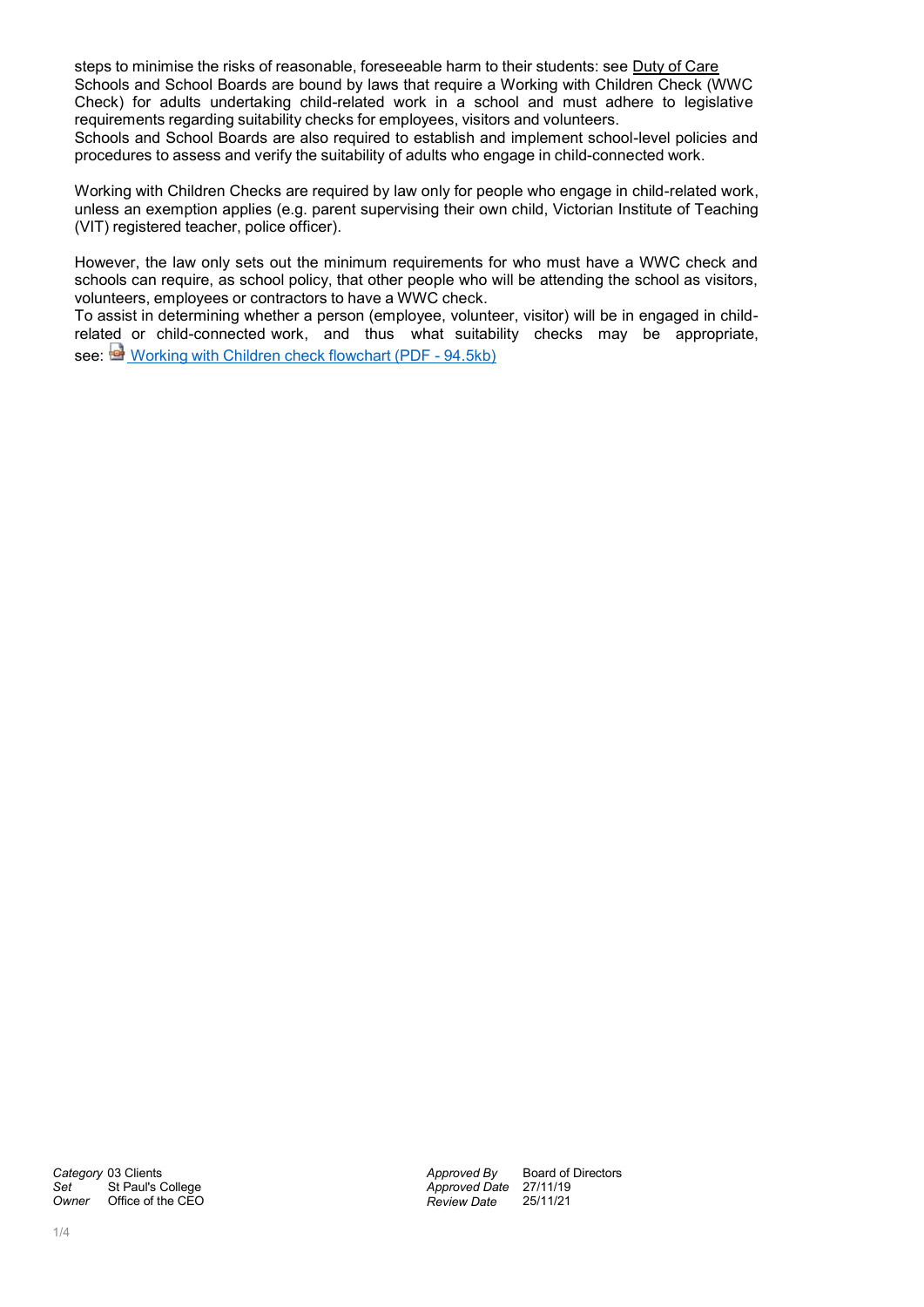# 3. Definition - Child-related work

#### Child-related work:

- involves an adult working with under 18 years old (both paid and unpaid work);
- having direct contact with children (physical, face-to-face, written, oral or electronic contact) and;
- is a usual part of the person's duties (and is not occasional or incidental to their work).

A WWC Check is required for anyone engaging in 'child-related work' regardless of whether contact with a child is supervised by another person or not. This means even if a volunteer or visitor is supervised by a teacher, they must still have (and provide evidence of) a WWC Check if they intend to engage in 'child related work'.

A WWC Check is not legally required if the person:

- qualifies for an exemption (e.g. Victorian Institute of Teaching (VIT) registered teacher, police officer, parent whose child is participating or ordinarily participates in the relevant activity, or person working with a child who is closely related to them)
- is supervising a student in practical training organised by their educational institution
- takes part in an activity with a child in the same way that a child participates. e.g. as other players in a chess team.

For more guidance on when a WWC Check is legally required, see the Working with [Children](http://www.workingwithchildren.vic.gov.au/home/about%2Bthe%2Bcheck/who%2Bneeds%2Ba%2Bcheck/) [Checks](http://www.workingwithchildren.vic.gov.au/home/about%2Bthe%2Bcheck/who%2Bneeds%2Ba%2Bcheck/) website.

#### 4. Definition - Child-connected work

More broadly defined than child-related work, child-connected work is authorised by the Principal or Board and performed by an adult in a school environment (including online and school camps) when children are present or reasonably expected to be present.

For child-connected work, it is up to each school to determine whether they will require WWC Checks for individuals, based on the nature of the person's interaction with children. Each school is unique and what checks are required reflects the risks of each individual school setting, the school community and what duties the individual will be performing.

Note: Suitability requirements for both child-related and child connected work apply to adult volunteers and visitors to the school, including contractors.

#### 5. Assessing suitability

In assessing what suitability checks should be made, the school will consider what (if any) level of risk is acceptable or reasonable in the circumstances and adopt appropriate risk mitigation strategies. Strategies may include:

- considering how much time the individual spends on school premises to perform their work while children are present
- considering whether the individual will be able to move freely around the school without staff members accompanying them or in close proximity to staff members
- adding a clause in contractor service agreements about the need to comply with the Child Safe **Standards**
- taking reasonable precautions to supervise individuals, including their contact with children, where this is considered necessary.

*Category* 03 Clients Set St Paul's College<br>
Owner Office of the CEC *Office of the CEO*  *Approved By Approved Date Review Date* Board of Directors 27/11/19 27/11/21

**VMCH**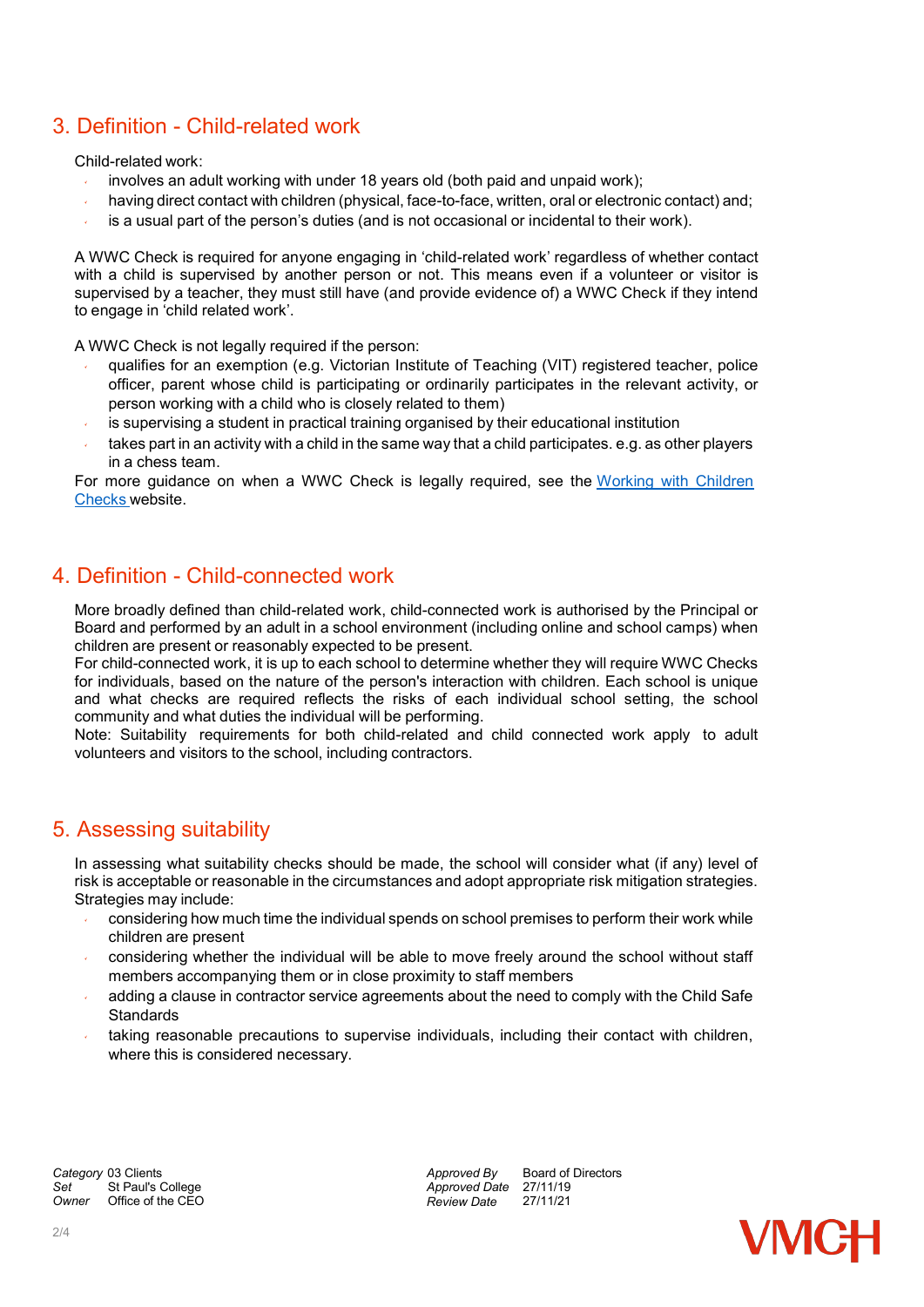# 6. Information gathering for the purposes of assessing suitability

Under legislation schools must make reasonable efforts to gather, verify and record information about a person who they are proposing to engage in child-connected work, in accordance with legal requirements and the school's own policy. This may include:

- confirming identity e.g. drivers licence or other photo identification
- WWC Check
- VIT teacher registration
- confirming professional qualifications
- National Police Record Check
- Personal references that address the persons suitability for the job and working with children.

### 7. Related policies and Legislation

- Child Safe [Standards](http://www.education.vic.gov.au/school/principals/spag/safety/Pages/childsafestandards.aspx)
- [Reportable](http://www.education.vic.gov.au/school/principals/spag/safety/Pages/reportableconductscheme.aspx) Conduct Scheme
- Visitors in [Schools](http://www.education.vic.gov.au/school/principals/spag/safety/pages/visitorsinschool.aspx)
- [Volunteers](http://www.education.vic.gov.au/school/principals/spag/governance/pages/volunteers.aspx) in Schools
- *Education and Training Reform Act 2006*
- Ministerial Order 870
- *Working with Children Act 2005*

#### 8. Evaluation

To be evaluated as part of the School Review Cycle or in response to changes in legislation.

The table below identifies scenarios that may warrant the consideration of suitability checks.

| <b>Work</b><br><b>Category</b> | <b>Work Examples</b>                                                                                                   | Suitability check requirements                                                                                                                                                                                                                                                                                                                       |
|--------------------------------|------------------------------------------------------------------------------------------------------------------------|------------------------------------------------------------------------------------------------------------------------------------------------------------------------------------------------------------------------------------------------------------------------------------------------------------------------------------------------------|
| Child-related                  | ACTIVITIES:                                                                                                            | <b>WWC REQUIRED:</b>                                                                                                                                                                                                                                                                                                                                 |
|                                | attendant care<br>school camps<br>v<br>excursions (including<br>¥.<br>swimming)                                        | Other suitability checks may be required<br>including:<br>proof of personal identity                                                                                                                                                                                                                                                                 |
|                                | literacy and numeracy support<br>homework clubs, breakfast<br>v<br>lunch clubs and other student<br>support activities | proof of professional qualifications<br>v<br>history of working with children<br>reference checks.                                                                                                                                                                                                                                                   |
|                                | distance education<br>POSITIONS:                                                                                       | NOTE: Parents are legally exempt from the<br>requirement to hold a WWC check when<br>volunteering in an activity in which their child<br>normally participates. In this instance requiring a<br>WWC Check is at the discretion of the school - but<br>is recommended where the parent is regularly<br>involved in the volunteer activity and working |
|                                | classroom / library assistant<br>sporting / musical and other<br>extracurricular coaches                               |                                                                                                                                                                                                                                                                                                                                                      |